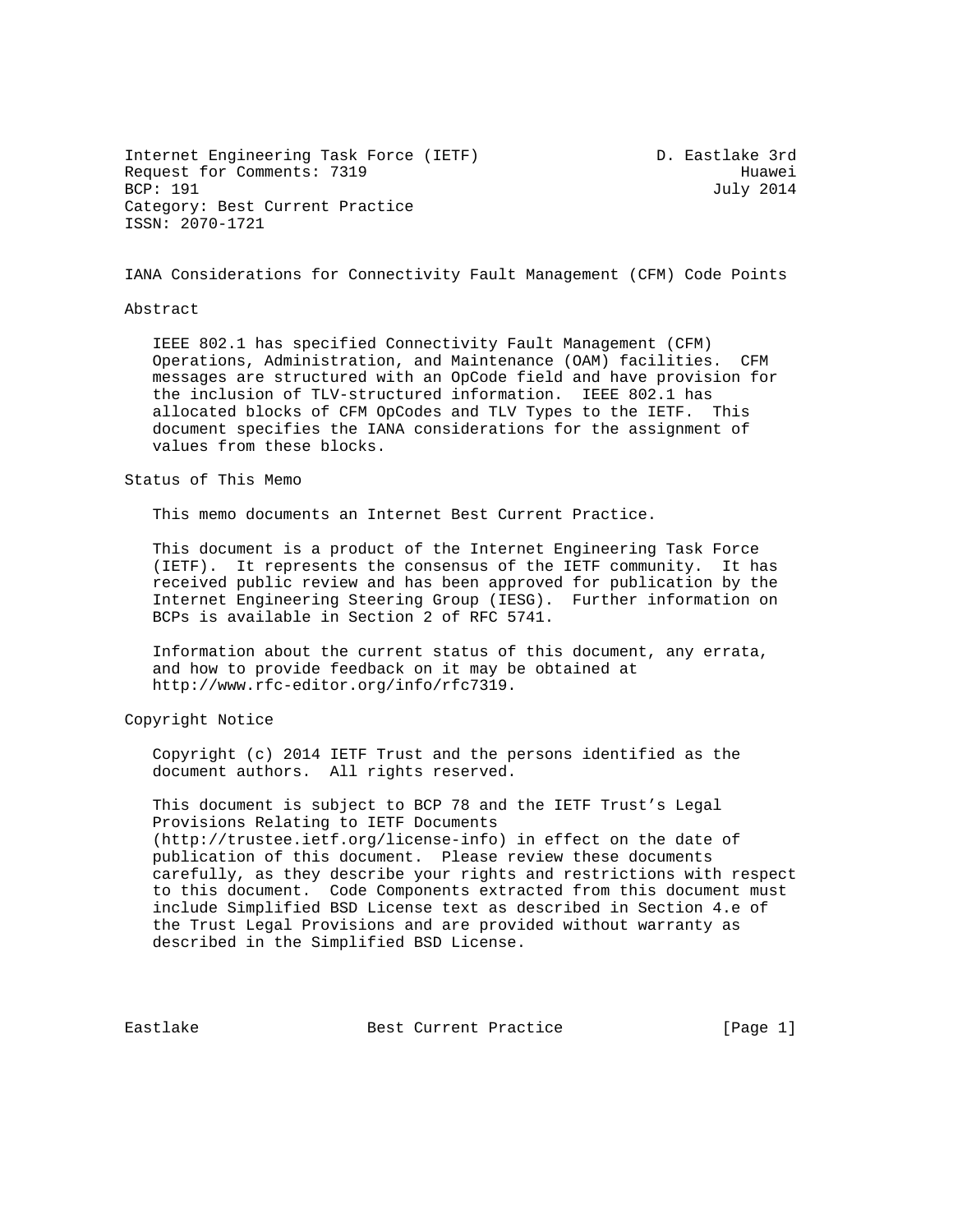Table of Contents

## 1. Introduction

 The IEEE 802.1 Working Group has specified Connectivity Fault Management (CFM) [802.1Q] OAM [RFC6291] facilities. CFM messages are structured with an OpCode field and have provision for the inclusion of TLV-structured information.

 IEEE 802.1 has allocated the block of 32 CFM OpCodes from 64 through 95 and the block of 32 CFM TLV Types from 64 through 95 to the IETF (see Appendix A). This document specifies the IANA considerations for the assignment of values from these two blocks.

 IEEE 802.1 previously allocated similar blocks of values from 32 through 63 to ITU-T [Y.1731].

1.1. Terminology

 Capitalized IANA terms such as "Standards Action" are to be interpreted as described in [RFC5226].

2. IANA Considerations

 IANA has created the "Connectivity Fault Management (CFM) OAM IETF Parameters" registry with the following two subregistries:

Registry Name: CFM OAM IETF OpCodes

Registration Procedures: Standards Action

Reference: [802.1Q] [RFC7319]

 Note: This parameter originates with the IEEE 802.1 Working Group that has allocated the block of values from 64 to 95 to the IETF.

| Value     | Assignment |
|-----------|------------|
|           |            |
| $64 - 95$ | Unassigned |

Eastlake Best Current Practice [Page 2]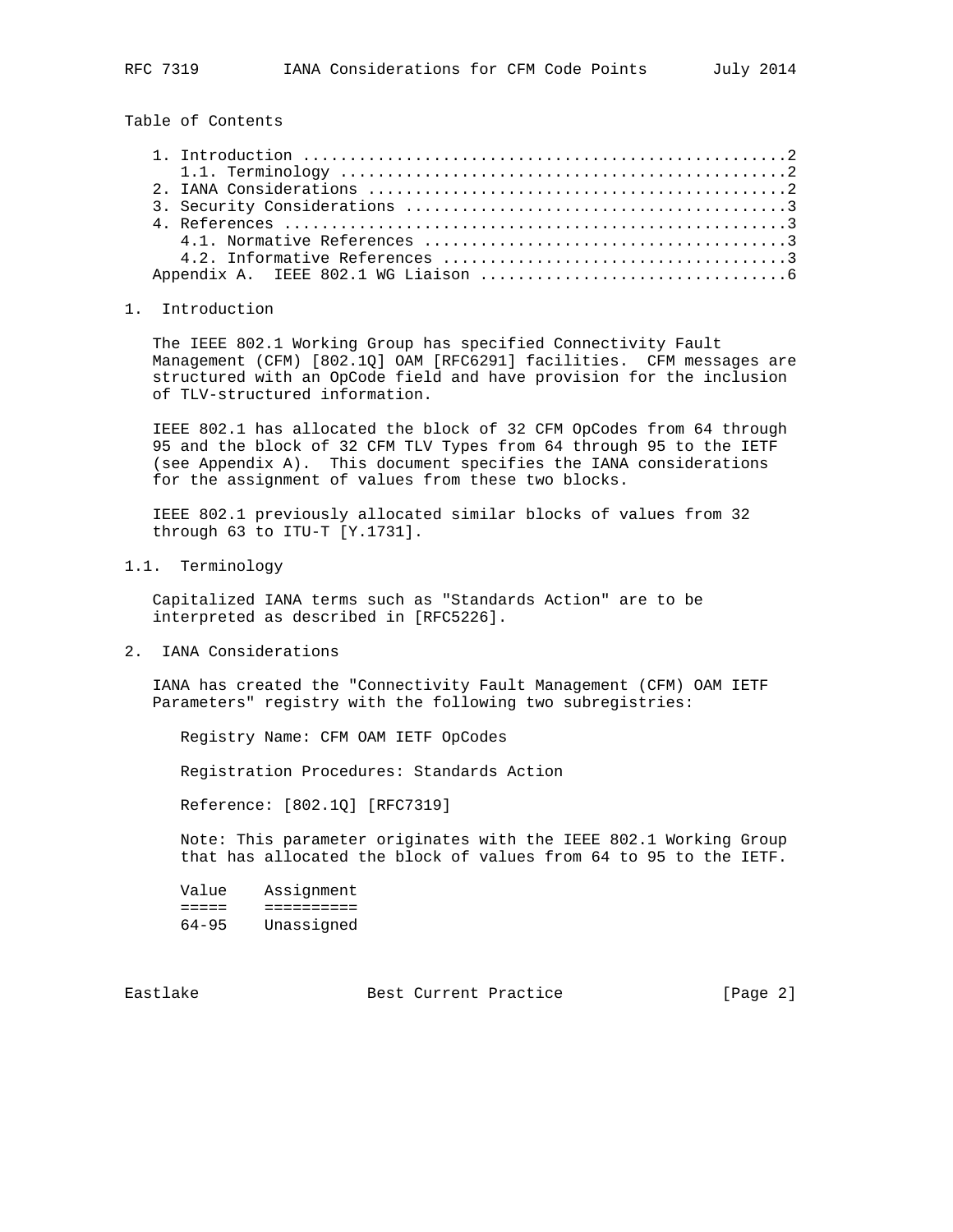Registry Name: CFM OAM IETF TLV Types

Registration Procedures: Standards Action

Reference: [802.1Q] [RFC7319]

 Note: This parameter originates with the IEEE 802.1 Working Group that has allocated the block of values from 64 to 95 to the IETF.

 Value Assignment ===== ========== 64-95 Unassigned

3. Security Considerations

 This document is concerned with assignment of values from the blocks of IEEE 802.1 CFM OpCodes and TLV Types that the IEEE 802.1 Working Group has allocated to the IETF. It is not directly concerned with security.

- 4. References
- 4.1. Normative References
	- [802.1Q] IEEE, "IEEE Standard for Local and metropolitan area networks -- Media Access Control (MAC) Bridges and Virtual Bridged Local Area Networks", IEEE Std 802.1Q, 2011.
	- [RFC5226] Narten, T. and H. Alvestrand, "Guidelines for Writing an IANA Considerations Section in RFCs", BCP 26, RFC 5226, May 2008.
- 4.2. Informative References
	- [RFC6291] Andersson, L., van Helvoort, H., Bonica, R., Romascanu, D., and S. Mansfield, "Guidelines for the Use of the "OAM" Acronym in the IETF", BCP 161, RFC 6291, June 2011.
	- [Y.1731] ITU-T, "OAM Functions and Mechanisms for Ethernet-based Networks", Recommendation G.8013/Y.1731, November 2013.

Eastlake Best Current Practice [Page 3]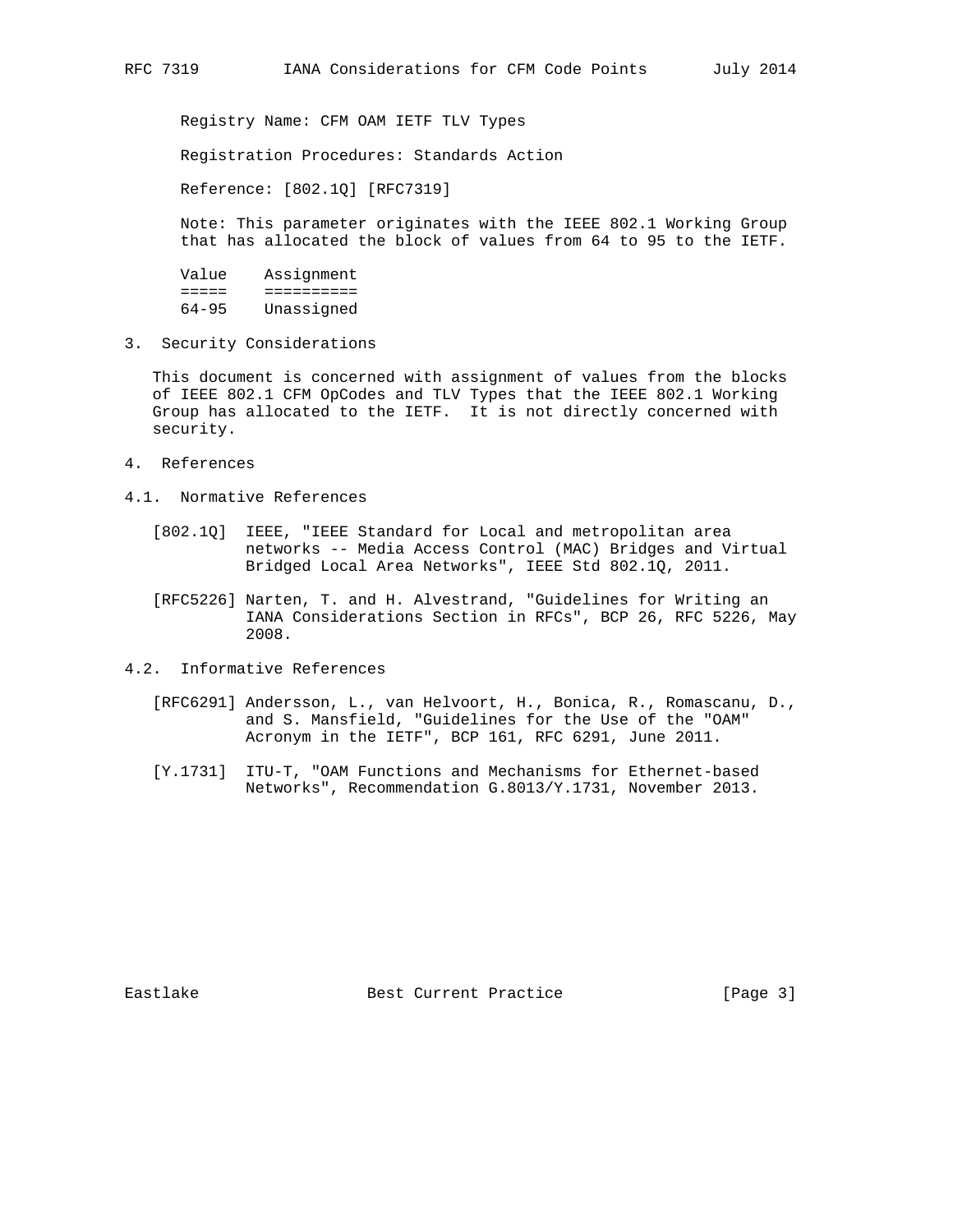Appendix A. IEEE 802.1 WG Liaison

 To: Jari Arkko, IETF chair cc: Stephen J. Trowbridge, ITU-T SG15 chair, Donald Eastlake, Erik Nordmark, IETF TRILL WG, Eric Gray, IETF/IEEE liaison

From: Tony Jeffree, IEEE 802.1 WG Chair

Date: Thursday, 06 March 2014

Reference: 24 September 2013 Liaison from TRILL WG

 After considering the referenced liaison from the TRILL WG, IEEE 802.1 has voted to approve the allocation of code points from the Connectivity Fault Management protocol of IEEE Std 802.1Q(TM)-2011 for use by IETF. The expectation of IEEE 802.1 is that these code points will be allocated through IANA only on the basis of IETF standards actions. Specifically, the allocation includes:

 + 32 CFM OpCode Field values. Reference IEEE Std 802.1Q-2011 Clause 21.4.3, Table 21-4. The OpCode Field values 64-95 10 are allocated to the IETF.

 + 32 TLV Type Field values. Reference IEEE Std 802.1Q-2011 Clause 21.5.1.1, Table 21-6. The Type Field values 64-95 10 are allocated to the IETF.

 IEEE Std 802.1Q will be revised at some future date to document this allocation. In the meantime, the allocation will be recorded through the IEEE 802.1 maintenance process.

Regards,

 Tony Jeffree IEEE 802.1 Working Group Chair

Eastlake Best Current Practice [Page 4]